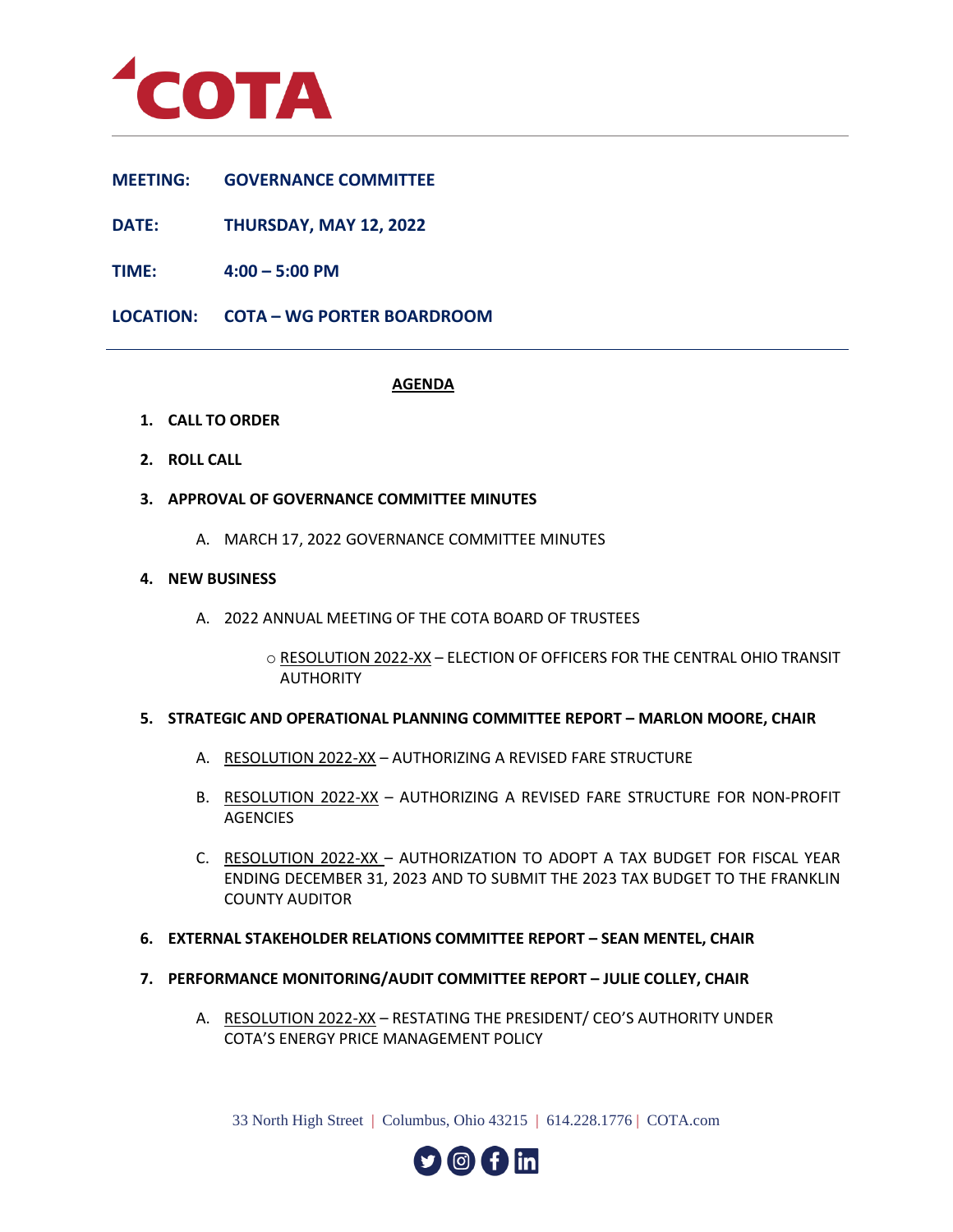

- B. RESOLUTION 2022-XX AUTHORIZING THE FILING OF APPLICATIONS WITH THE OHIO DEPARTMENT OF TRANSPORTATION FOR GRANTS FOR STATE FISCAL YEAR 2023
- C. RESOLUTION 2022-XX AUTHORIZING A DISCOUNT FARE STRUCTURE WITH THE CITY YEAR COLUMBUS PROGRAM
- D. RESOLUTION 2022-XX AUTHORIZING A CONTRACT WITH INGENESIS, INC. FOR TEMPORARY PERSONNEL SERVICES
- E. RESOLUTION 2022-XX AUTHORIZING A CONTRACT WITH VERIZON INNOVATION, INC. FOR THE PURCHASE AND INSTALLATION FOR THE FLEET SECURITY CAMERA AND RECORDING SYSTEM FOR COTA TRANSIT VEHICLES
- F. RESOLUTION 2022-XX AUTHORIZING A CONTRACT WITH VERIZON INNOVATION, INC. FOR THE PURCHASE AND INSTALLATION OF FLEET SECURITY CAMERA AND RECORDING SYSTEM FOR COTA PLUS TRANSIT VEHICLES
- G. RESOLUTION 2022-XX AUTHORIZING ADDITIONAL EXPENDITURES FOR COMPREHENSIVE MARKET RESEARCH
- H. RESOLUTION 2022-XX AUTHORIZING A CONTRACT WITH REPLICA, INC. FOR THE EXECUTION OF THE PUBLIC TRANSPORTATION COVID-19 RESEARCH DEMONSTRATION GRANT PROGRAM
- I. RESOLUTION 2022-XX AUTHORIZING ADDITIONAL EXPENDITURES WITH INFOR (US) LLC FOR THE TRANSFORMATIONAL UPGRADE OF THE CURRENT ENTERPRISE RESOURCE PLANNING SYSTEM
- J. RESOLUTION 2022-XX AUTHORIZING EXPENDITURES FOR THE ENTERPRISE RESOURCE PLANNING SYSTEM SUPPORT AGREEMENT WITH INFOR (US), INC.
- K. RESOLUTION 2022-XX AUTHORIZING ADDITIONAL EXPENDITURES FOR THE CONTRACT WITH REV1 VENTURES FOR THE GO MOBILITY LAB
- L. RESOULTION 2022-XX AUTHORIZING ADDITIONAL EXPENDITURES WITH REVEL IT FOR TEMPORARY INNOVATION PRESONNEL SERVICES
- M. RESOULTION 2022-XX AUTHORIZING ADDITIONAL EXPENDITURES WITH LEVEL D&I FOR TEMPORARY INNOVATION PRESONNEL SERVICES
- N. RESOLUTION 2022-XX AUTHORIZING ADDITIONAL EXPENDITURES WITH VERNOVIS, LTD. FOR INFORMATION TECHNOLOGY CONSULTING SERVICES

33 North High Street | Columbus, Ohio 43215 | 614.228.1776 | COTA.com